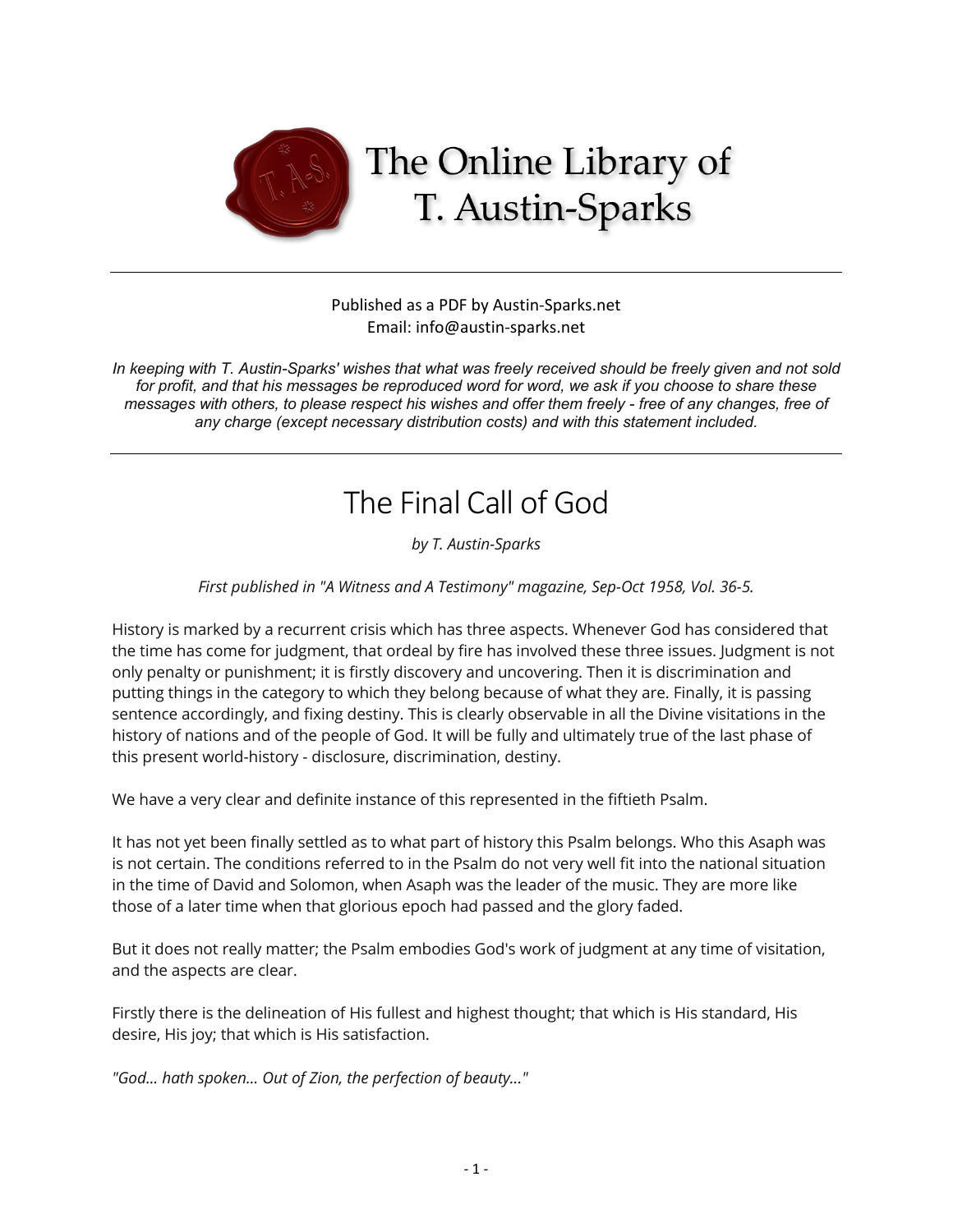God has an object and a pattern to which He is committed, and this is the background against which His judgment is placed. God cannot judge until He has clearly shown and revealed that which He desires and that for which He has made every provision. Judgment will ever be according to the will of God, as revealed and known; or, at least, as made available to knowledge.

In this Psalm, as in so many others, and in the Prophets, Zion is the synonym for that which embodies the full pleasure and satisfaction of God's heart and mind. In the New Testament, Zion is no longer any earthly point, but is synonymous with the Church ideally; which, again, is Christ in corporate expression (Hebrews 12:22,23).

This Divine conception and intention has been fully and gloriously revealed to a whole dispensation through the last 'Letters' of the Apostle Paul. We *have* this revelation, and it will be over against this revealed mind of God that judgment is to take place. In the sovereignty of God there is a great renewal of attention being drawn to these 'Church' Letters in our time. Perhaps never was there such a large place being given to these writings as at this present time. Upon this basis the judgment will rest, as in the case of the churches in Asia (Revelation 1-3), for it is here that the fullest and ultimate thought of God is revealed and presented. "Out of Zion, the perfection of beauty..." Then immediately follows - "Our God shall come... a fire shall devour before him, and it shall be very tempestuous round about him".

Three things characterize this 'coming to judgment'. We take them in reverse order.

(1) "But unto the wicked God saith..." (verse 16). "Now consider this, ye that forget God" (verse 22).

Fearful things are said as pending for the 'wicked' who are described as those who 'forget God': those who have not God in their thought when so many evidences of Him abound.

(2) The middle section has to do with the judgment of formalism: the judgment to uncover and reveal what is merely outward and formal. Here is a whole system of ritual; sacrifices, altars, priests, and ceremonies. The fiery ordeal will show how much there is in the religious world, that is, of "truth in the inward parts"; whether it is a matter of the very life and character, or merely a system of rites and practices. Here is a massive structure of profession which will collapse and become ashes in the day when "Our God shall come".

(3) The gold secured and preserved.

"Gather my saints together unto me; those that have made a covenant with me by sacrifice" (verse 5).

The last call of God, as judgment is pending, is a call to Himself. Here then is the call of God in our time.

The last movement of the people of God is to Himself: not to a movement as such; not to a teaching or interpretation of truth; not to a sect or party; not to an enterprise or mission - but *to Christ.* The final true and Divine movement is to the Lord Himself. The sheer pressure of the conditions in the gathering storm and tempest will demand a leaving of all lesser interests and objects, however good a purpose they may have served hitherto, and a moving toward the Lord Himself. 'Things' divide; the Lord unites. 'Things' must pass; the Lord abides. The time comes when all the means and accessories which the Lord has sovereignly used will cease to avail. This includes all the organized side of Christianity, and the Lord will force the issue as to how much there really is of Himself.